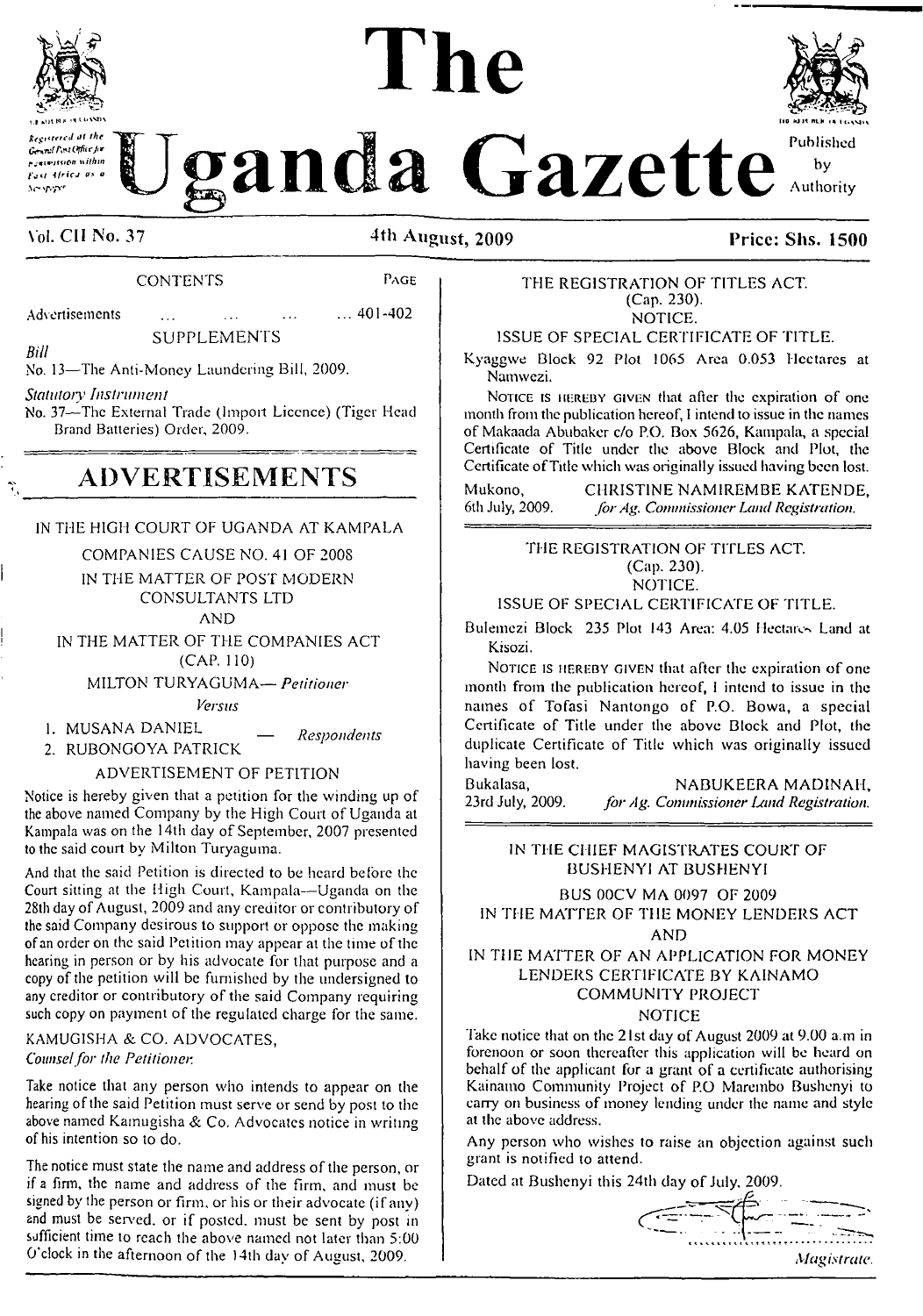# THE REGISTRATION OF DOCUMENTS ACT CAP S2

DEED POLL



By this deed, <sup>I</sup> Asiimwe Comfort of c/o Makerere Community Church. P.O. Box 21007 Kampala, do hereby renounce and abandon the use of my former name Asiimwe Constance Waako and in lieu thereof do assume as from the date hereof the name of Asiimwe Comfort in pursuance of such change of name aforesaid.

<sup>I</sup> hereby declare that I shall at all times hereafter, in all records, deeds and instruments in writing, and in all actions and proceedings, and in all dealings and transactions and upon all occasions whatsoever use and sign the said name of Asiimwe Comfort as my name in lieu of the said name of Asiimwe Constance Waako only.

And <sup>1</sup> hereby authorise and request all persons to designate and address me by my assumed name of Asiimwe Comfort only.

In witness whereof <sup>I</sup> have hereunder signed my assumed name of Asiimwe Comfort.

Dated at Kampala this 24th day of July, 2009 by the said Asiimwe Comfort.

> ASIIMWE COMFORT, *Renouncer.*

# IN THE MATTER OF THE BIRTHS AND DEATHS REGISTRATION ACT, CAP. 309

#### AND

IN THE MATTER OF CHANGE OF NAME FROM SOFIA MUBIRU TO NAMUBIRU MUB1RU SOPHIA DEED POLL

Know yee all persons by this Deed Poll, that <sup>I</sup> Namubiru Mubiru Sophia of P.O. Box 22096, Kampala, a Ugandan citizen formally known as Sofia Mubiru do hereby formerly and absolutely renounce, abandon and relinquish the use of the name Sofia Mubiru and in lieu thereof I hereby adopt and assume as from the 14th day of July, 2009 the name Namubiru Mubiru Sophia as my proper and full names in this order.

And in pursuance of such change of name as aforesaid <sup>I</sup> hereby declare that as from the 14th day of July, 2009 and at all times, in all actions, deeds, records and proceedings as well as in all dealings, transactions and matters, and all occasions whatsoever the said name Namubiru Mubiru Sophia shall be used and subscribed in lieu of my former names of Sofia Mubiru.

And I hereby authorise and require all persons whosoever to describe me, designate me and address me at all times by such assumed name of Namubiru Mubiru Sophia.

Declared at Kampala this 14th day of July, 2009.

NAMUBIRU MUBIRU SOPHIA, *Declarant/Renouncer.*

# IN THE HIGH COURT OF UGANDA AT KAMPALA CIVIL DIVISION

# COMPANY CAUSE NO. 32 OF 2009

IN THE MATTER OF THE COMPANIES ACT. CAP II.

#### AND

# IN THE MATTER OF A WINDING UP PETITION BY WAVAH BROADCASTING SERVICES LIMITED (A CONTRIBUTORY/SHAREHOLDER/MEMBER) *Sections 2l2(l)(a), 222(e) & (j), 224 and 213*

#### ADVERTISEMENT OF PETITION

Notice is hereby given that a petition for the winding up of  $\pm$ above named company subject to the supervision of the High Court holden at Kampala was on the 28th day of July, 2009 presented to the same Court by Chris Bwanika of C/o. Kalenze. Bwanika. Kimuli & Co. Advocates, K.B.K. Chambers. Plot 79. Buganda Road. P.O. Box 8352, Kampala.

And the said petition is directed to be heard before the Cour. sitting at the High Court. Uganda at Kampala on the 21st day of September, 2009 at 12:00 O'clock and any creditor cr contributory of the said company desirous to support or oppose the making of an order on the said petition may appear at the time of the hearing in person or by his advocate for that purpose and a copy of the petition will be furnished by the undersigned. to any creditor or contributory of the said company requinr. such on payment of the regulated charge for the same.

Dated at Kampala this 3rd day of August, 2009.

KALENGE, BWANIKA. KIMULI & COMPANY ADVOCATES,

*Counselfor the Petitioner.*

# IN THE MATTER OF THE OATHS ACT, CAP <sup>19</sup> THE BIRTHS AND DEATHS REGISTRATION ACT CAP 309

DEED POLL



Know ye all by this Deed Poll that I Faith Mulungi of Co Postal Address Box 6396 Kampala, Uganda former. known as Faridah Nawampande, a citizen of the Republic of Uganda born to Ms. Mary Kajubi Nabyonga and Mr. Badr-Waduuka do hereby absolutely renounce the use of  $E_f$ former name and in lieu thereof assume from the  $18th$  day of May 2009, the name of Faith Mulungi.

And in pursuance of such change of name as aforesaid. I hereby declare that all material times hereafter in all records, deeds  $22$ instruments in writing and in all dealings and transactions  $\varphi z$ all occasions whatsoever when my name shall be required. used, I shall sign and style by the name Faith Mulungi.

In witness whereof I have hereunder signed and subscribed my name of Faith Mulungi this 20th day of May. 2009.

> FAITH MULLNG *RenG'.^'*